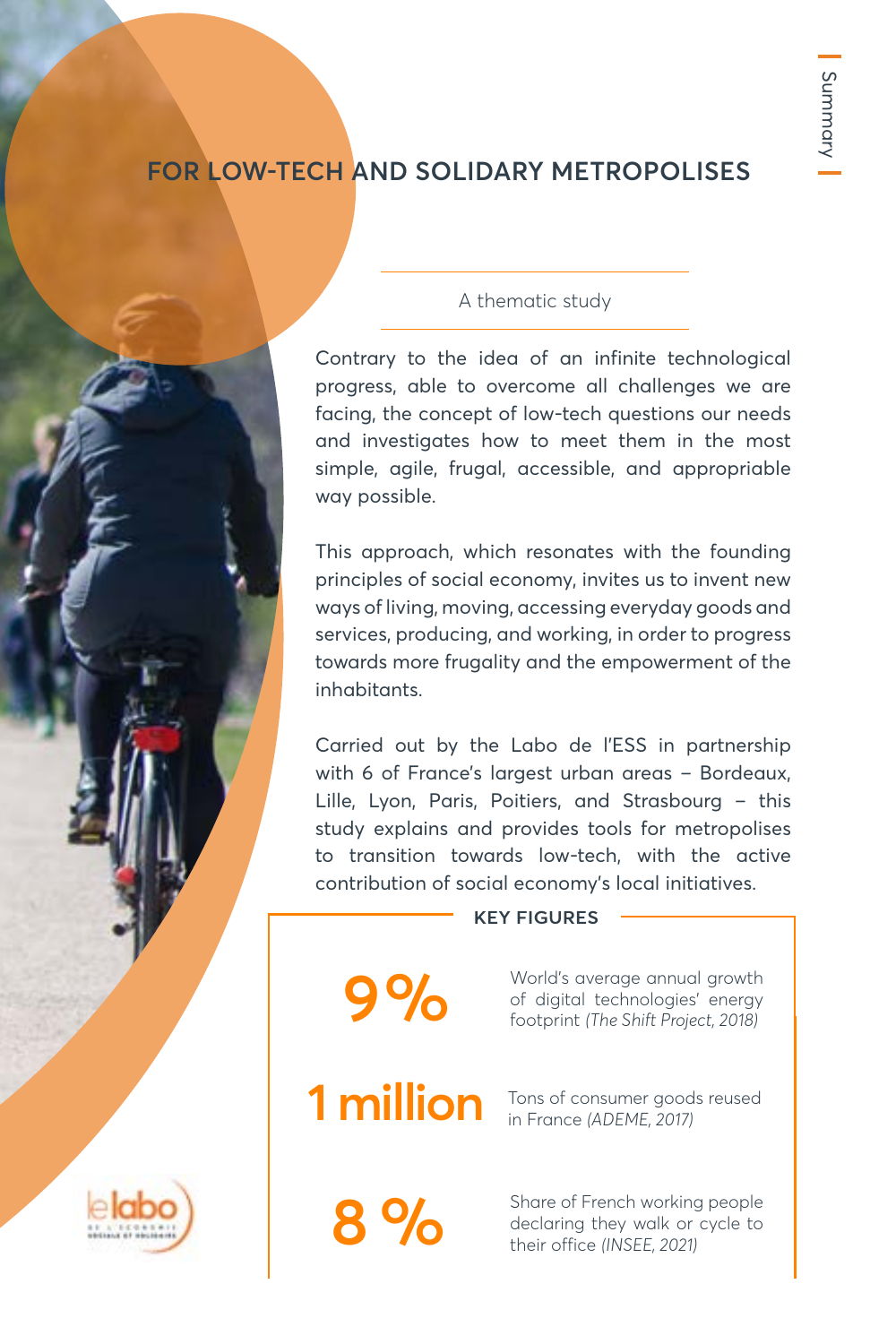## THE LOW-TECH APPROACH: A TOOL TOWARDS MORE RESILIENT METROPOLISES



While the "smart city" concept grows, the low-tech approach calls into question the current dominant narrative that promotes an ever-increasing use of technology, pointing at:

• Its ecological unsustainability (due to growing consumption of energy and resources, pollutions, etc.) and the risk it entails in terms of resilience (dependence to globalized value chains, risks of supply crises, etc.)

• Its social, economic, and political consequences (loss of individual and collective autonomy due to a growing dependance on technology and big tech companies, etc.)

Although the low-tech approach does not refuse the use of technology, it encourages focusing on what is really useful to us and recommends using technology with better discernment.



Systemic and multi-scalar by nature, the low-tech approach is particularly relevant to metropolises which gather a great share of the population and face an ever-greater urge for a transition towards more resilience while technology has never been so pervasive in the functioning of those territories.

## SOCIAL ECONOMY, A CRUCIAL ALLY IN THE TRANSITION TOWARDS LOW-TECH **METROPOLISES**

While the transition towards low-tech metropolises requires the combined efforts of all local players, social economy is a particularly crucial ally of cities wishing to move towards this new urban model.

Sharing with the low-tech approach the aim to fulfil local needs by putting social benefits and value sharing at the heart of its action, social economy develops numerous initiatives that effectively contribute to this transition. Thanks to its experience of cooperation and solidarity, it helps making the low-tech approach an accessible tool for all.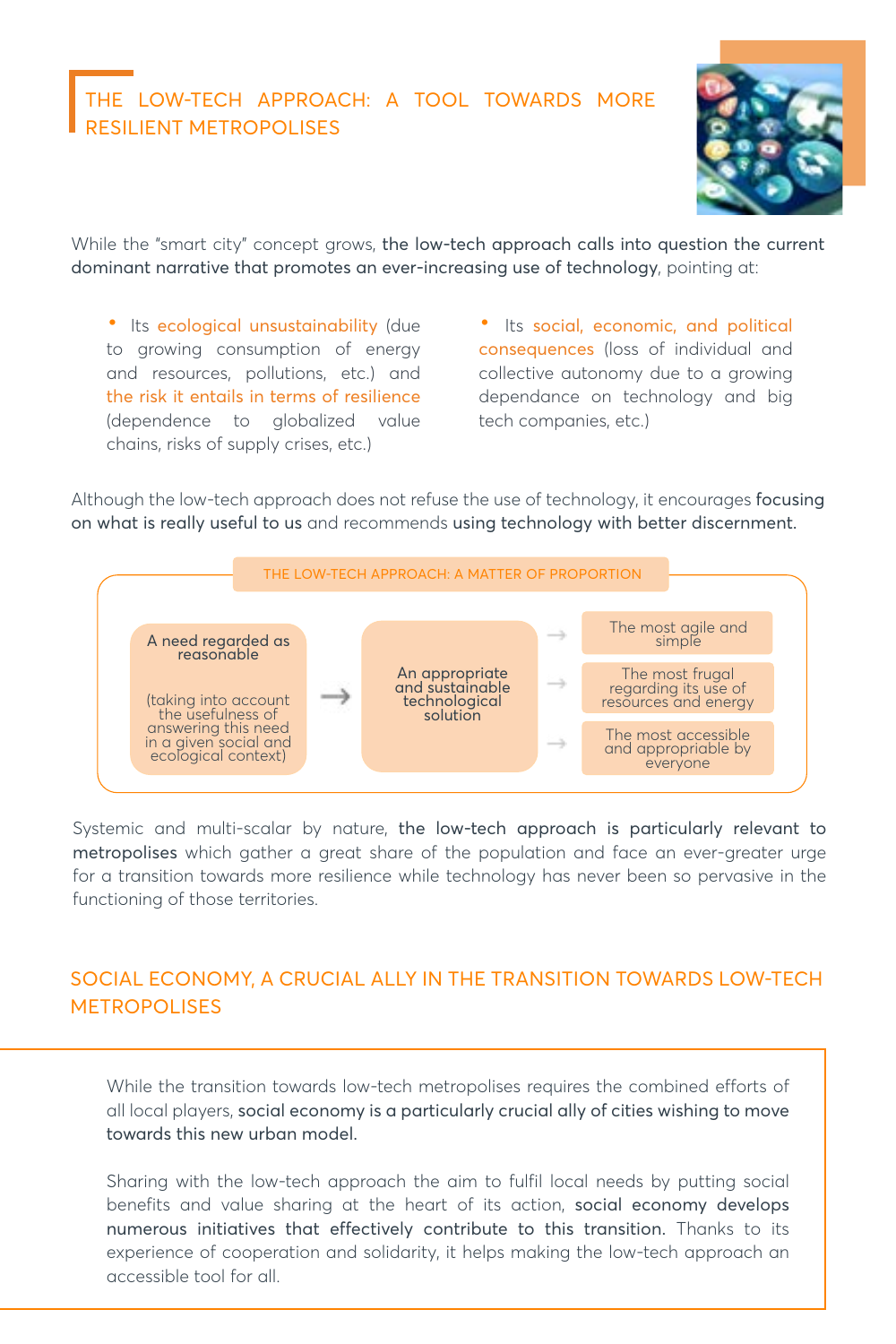

## IMPLEMENTING A LOW-TECH APPROACH AT A METROPOLITAN LEVEL WITH THE CONTRIBUTION OF SOCIAL ECONOMY

Focusing on four fundamental needs and analysing many local social economy initiatives, the Labo de l'ESS suggests some founding principles that could guide the implementation of a low-tech approach at the metropolitan level<sup>1</sup>:

### **HOUSING**

- Build less while densifying cities
- Build and equip better
- Adopt the low-tech approach in the urban public spaces planning

## **MOVING**

- Favour non-motorised mobility for daily commute
- Support the development of urban logistics and economic activities that depend less on motorized vehicles
- Favour a more frugal use of motorised means of transportation when it cannot be avoided
- Support the transition of everyone towards a more low-tech mobility by considering the specificity of each situation

## **ACCESSING EVERYDAY GOODS AND SERVICES**

- Become more frugal (reduce consumption, make objects last more)
- Favour and support a "do-it-yourself" approach
- Reinforce the transition towards a circular economy for everyday goods (repair, reuse, and, when those two options cannot be achieved, recycle)

### **PRODUCING AND WORKING**

- Produce less, produce better
- Contribute to the reterritorialization of economy (though the relocation of activities, the development of local arts and crafts, and the support to initiatives encouraging local economic development, etc.)
- Encourage the pooling of resources (space, economic means, equipment, data, etc.) between local actors

Building on those principles of action, the Labo de l'ESS puts forward 4 measures that would enable the scaling-up of low-tech solutions, in order to put this approach at the heart of the "making-of" of the cities of tomorrow:

1. Co-develop a comprehensive and integrated action plan for a low-tech metropolis, building on a shared territorial diagnosis.

2. Raise awareness of the advantages of a low-tech approach and support everyone in realizing his/her transition towards this model.

3. Create places that contribute to the materialisation of the low-tech approach.

4. Develop local cooperation to build an ecosystem of initiatives committed to the transition towards a low-tech metropolis.